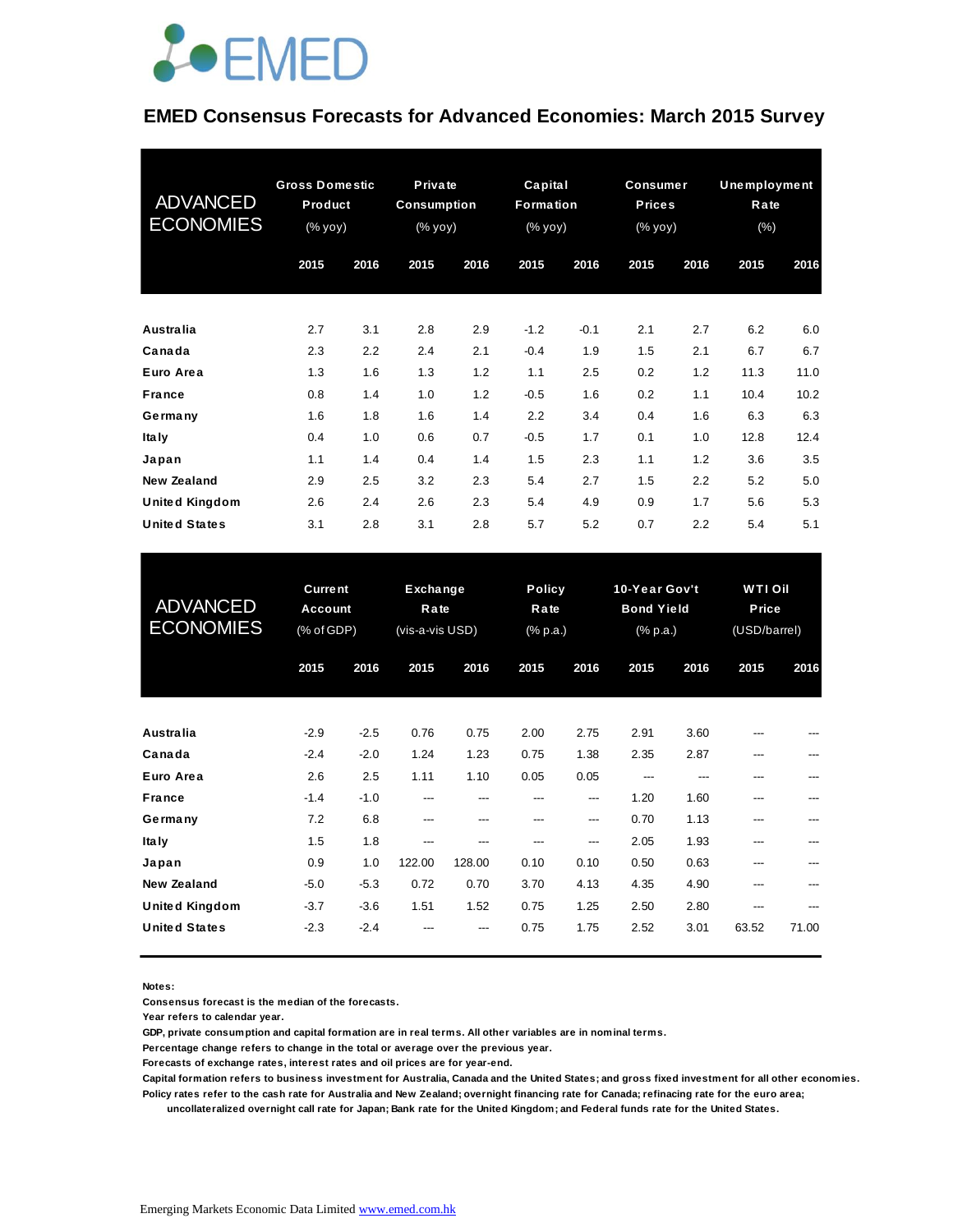

#### **EMED Consensus Forecasts for Emerging Markets: March 2015 Survey**

|                       | <b>Gross Domestic</b> |      | Private     |      | <b>Fixed</b> |        | Consumer                                                           |      | <b>Unemployment</b>      |                          |
|-----------------------|-----------------------|------|-------------|------|--------------|--------|--------------------------------------------------------------------|------|--------------------------|--------------------------|
| <b>EMERGING</b>       | Product               |      | Consumption |      | Investment   |        | <b>Prices</b>                                                      |      | Rate                     |                          |
| <b>MARKETS</b>        | (% yoy)               |      | (% yoy)     |      | (% yoy)      |        | $(% \mathsf{Y}^{\prime }\mathsf{Y}^{\prime }\mathsf{Y}^{\prime })$ |      | (%)                      |                          |
|                       | 2015                  | 2016 | 2015        | 2016 | 2015         | 2016   | 2015                                                               | 2016 | 2015                     | 2016                     |
|                       |                       |      |             |      |              |        |                                                                    |      |                          |                          |
|                       |                       |      |             |      |              |        |                                                                    |      |                          |                          |
| Argentina             | 0.4                   | 2.2  | $-0.1$      | 2.0  | 0.0          | 1.1    | 26.0                                                               | 25.5 | 8.5                      | 8.6                      |
| <b>Brazil</b>         | 0.7                   | 1.5  | 0.5         | 1.5  | $-2.0$       | 1.1    | 6.3                                                                | 5.9  | 5.6                      | 5.8                      |
| Chile                 | 2.9                   | 3.9  | 2.9         | 3.4  | 0.4          | 3.5    | 3.3                                                                | 3.1  | 6.8                      | 6.8                      |
| China                 | 7.0                   | 6.8  | 7.7         | 7.3  | 6.3          | 6.1    | 1.9                                                                | 2.5  | 4.1                      | 4.2                      |
| Colombia              | 3.9                   | 4.1  | 4.3         | 4.5  | 4.5          | 6.8    | 3.2                                                                | 3.2  | 9.3                      | 9.4                      |
| <b>Czech Republic</b> | 2.5                   | 2.9  | 2.3         | 2.2  | 3.2          | 4.7    | 1.4                                                                | 2.0  | 6.3                      | 5.9                      |
| <b>Hong Kong</b>      | 2.8                   | 3.0  | 2.9         | 2.8  | 3.9          | 4.0    | 3.5                                                                | 3.3  | 3.3                      | 3.4                      |
| Hungary               | 2.5                   | 2.4  | 2.1         | 2.1  | 3.8          | 0.8    | 1.0                                                                | 2.7  | 7.6                      | 7.5                      |
| India                 | 6.1                   | 6.5  | 5.7         | 7.1  | 5.5          | 7.4    | 6.1                                                                | 5.9  | $\hspace{0.05cm} \ldots$ | $\hspace{0.05cm} \ldots$ |
| Indonesia             | 5.4                   | 5.7  | 5.2         | 5.4  | 5.8          | 7.0    | 6.3                                                                | 5.3  | 6.0                      | 5.7                      |
| Malaysia              | 5.0                   | 5.0  | 5.5         | 5.0  | 5.3          | 4.6    | 3.5                                                                | 3.1  | 3.0                      | 3.0                      |
| <b>Mexico</b>         | 3.3                   | 3.7  | 3.1         | 3.6  | 4.9          | 5.7    | 3.5                                                                | 3.6  | 4.4                      | 4.3                      |
| <b>Philippines</b>    | 6.3                   | 6.1  | 5.9         | 5.4  | 7.4          | 7.0    | 3.5                                                                | 3.5  | 6.9                      | 6.7                      |
| Poland                | 3.3                   | 3.6  | 3.2         | 3.4  | 6.1          | 6.6    | 0.5                                                                | 1.9  | 9.7                      | 9.4                      |
| Russia                | $-3.5$                | 0.2  | $-3.7$      | 0.6  | $-4.5$       | $-0.1$ | 11.8                                                               | 7.0  | 5.9                      | 6.1                      |
| Singapore             | 3.2                   | 3.4  | 2.4         | 2.3  | 4.0          | 2.2    | 1.0                                                                | 2.0  | 2.1                      | 2.1                      |
| South Korea           | 3.6                   | 3.7  | 2.6         | 2.7  | 4.5          | 3.9    | 1.5                                                                | 2.2  | 3.2                      | 3.3                      |
| Taiwan                | 3.5                   | 3.5  | 2.6         | 2.7  | 4.0          | 3.7    | 1.0                                                                | 1.5  | 3.9                      | 3.8                      |
| <b>Thailand</b>       | 4.0                   | 4.0  | 3.3         | 3.4  | 5.2          | 7.3    | 1.5                                                                | 2.5  | 0.9                      | 1.0                      |
| Turkey                | 3.5                   | 3.8  | 2.9         | 3.4  | 3.2          | 3.9    | 6.6                                                                | 6.5  | 9.8                      | 10.3                     |

|                       | Money        |      | <b>Merchandise</b> |      | <b>Merchandise</b> |      | Current        |        | Exchange        |       |
|-----------------------|--------------|------|--------------------|------|--------------------|------|----------------|--------|-----------------|-------|
| <b>EMERGING</b>       | Supply M2    |      | <b>Exports</b>     |      | <b>Imports</b>     |      | <b>Account</b> |        | Rate            |       |
| <b>MARKETS</b>        | $(%$ (% yoy) |      | $(%$ (% yoy)       |      | $(%$ (% yoy)       |      | (% of GDP)     |        | (vis-a-vis USD) |       |
|                       | 2015         | 2016 | 2015               | 2016 | 2015               | 2016 | 2015           | 2016   | 2015            | 2016  |
|                       |              |      |                    |      |                    |      |                |        |                 |       |
| Argentina             | 21.9         | 19.4 | $-3.1$             | 1.8  | $-0.9$             | 2.1  | $-1.2$         | $-1.0$ | 10.64           | 14.14 |
| <b>Brazil</b>         | 8.9          | 9.3  | 1.6                | 3.6  | 1.1                | 1.9  | $-3.7$         | $-3.6$ | 2.85            | 3.00  |
| Chile                 | 13.4         | 14.2 | 2.9                | 4.2  | 2.2                | 4.0  | $-2.2$         | $-1.8$ | 615             | 600   |
| China                 | 11.5         | 10.8 | 6.7                | 6.6  | 4.1                | 6.0  | 2.4            | 2.1    | 6.20            | 6.13  |
| Colombia              | 13.2         | 12.0 | 1.5                | 4.2  | 0.0                | 6.2  | $-4.7$         | $-4.3$ | 2450            | 2463  |
| <b>Czech Republic</b> | ---          | $-$  | 4.4                | 8.4  | 4.9                | 9.3  | $-0.9$         | $-0.5$ | 24.9            | 27.0  |
| <b>Hong Kong</b>      | 7.5          | 7.0  | 4.6                | 5.0  | 4.4                | 5.2  | 2.3            | 1.6    | 7.78            | 7.78  |
| Hungary               | 6.5          | 6.0  | 5.4                | 7.2  | 6.2                | 6.6  | 3.8            | 3.2    | 275             | 293   |
| India                 | 13.3         | 12.8 | 6.8                | 6.9  | 7.2                | 7.9  | $-2.0$         | $-2.0$ | 63.0            | 63.8  |
| Indonesia             | 11.5         | 10.3 | 2.9                | 5.5  | 2.2                | 5.2  | $-2.5$         | $-2.2$ | 12575           | 12988 |
| Malaysia              | 8.3          | 8.3  | 4.3                | 5.8  | 3.6                | 6.0  | 3.9            | 4.2    | 3.53            | 3.44  |
| <b>Mexico</b>         | 10.1         | 11.4 | 6.5                | 6.7  | 4.3                | 7.0  | $-2.2$         | $-2.3$ | 14.4            | 14.0  |
| <b>Philippines</b>    | 9.0          | 8.7  | 6.7                | 7.6  | 6.1                | 8.5  | 3.3            | 3.0    | 45.0            | 45.0  |
| Poland                | 8.2          | 8.1  | 4.6                | 6.0  | 5.1                | 7.6  | $-1.8$         | $-2.1$ | 3.74            | 4.05  |
| Russia                | 7.3          | 7.0  | $-1.0$             | 2.7  | $-10.6$            | 5.6  | 2.6            | 2.8    | 60.0            | 59.0  |
| <b>Singapore</b>      | 5.9          | 4.0  | 3.9                | 3.2  | 3.0                | 3.1  | 18.8           | 18.5   | 1.36            | 1.34  |
| South Korea           | 7.5          | 7.9  | 3.8                | 5.4  | 2.0                | 4.9  | 6.7            | 5.9    | 1120            | 1133  |
| Taiwan                | 5.6          | 5.7  | 5.7                | 5.8  | 5.3                | 5.6  | 11.6           | 11.5   | 31.6            | 32.0  |
| <b>Thailand</b>       | 6.7          | 7.5  | 4.0                | 4.0  | 4.8                | 6.8  | 2.2            | 1.8    | 33.5            | 33.8  |
| Turkey                | 12.0         | 10.1 | 4.4                | 5.0  | 4.2                | 5.2  | $-4.6$         | $-4.8$ | 2.43            | 2.55  |
|                       |              |      |                    |      |                    |      |                |        |                 |       |

**Notes:** 

**Consensus forecast is the median of the forecasts.**

**Year refers to calendar year except for India for which fiscal year (April to March) is used. GDP, private consumption and fixed investment are in real terms. All other variables are in nominal terms.**

**Percentage change refers to change in the total or average over the previous year, except for money supply growth which is** 

 **based on year-end figures.**

**Forecasts of exchange rates and interest rates are for year-end.**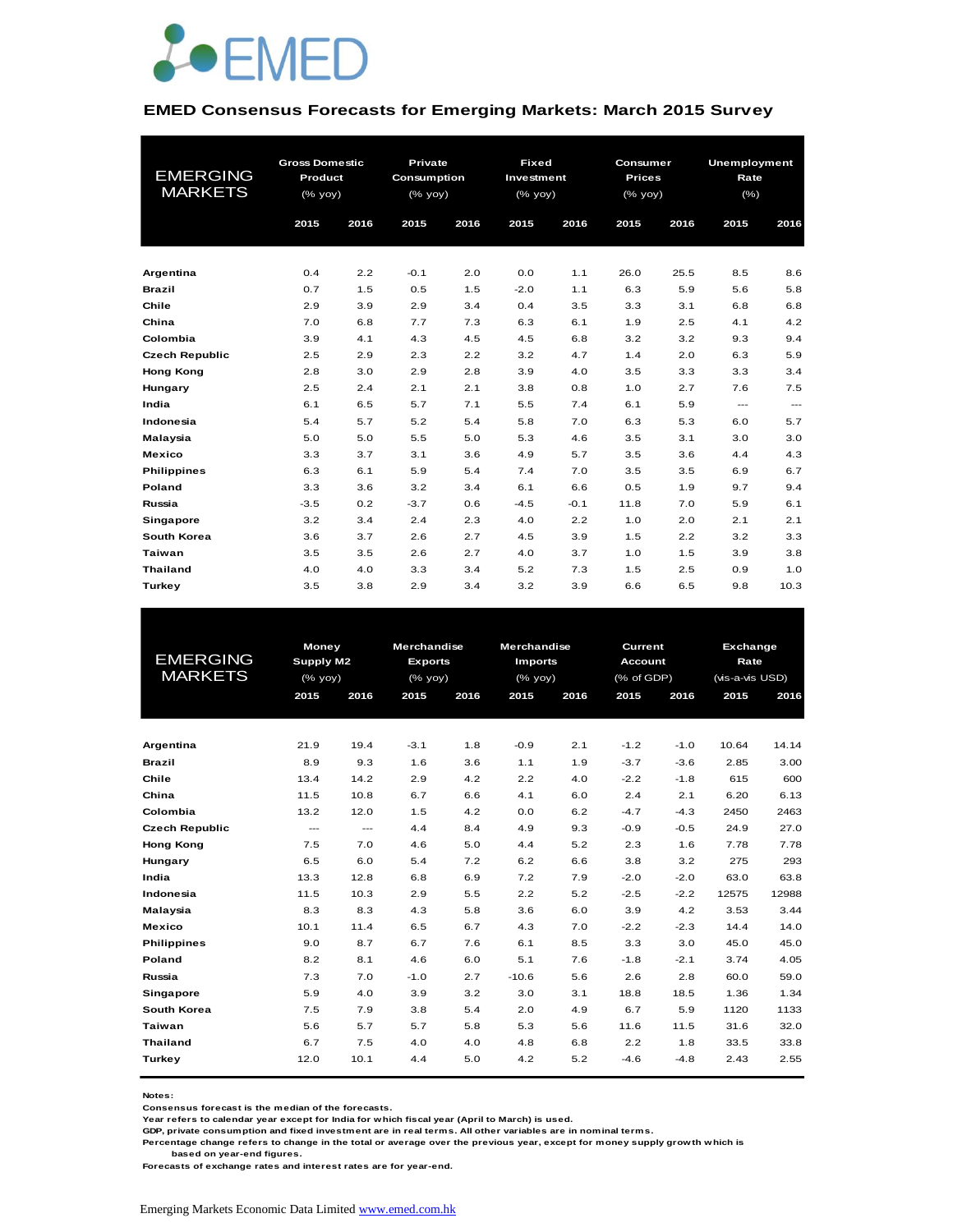

## **EMED Consensus Forecasts for the United States: March 2015 Survey**

| UNITED STATES                         | <b>Gross Domestic</b><br><b>Product</b><br>(% yoy)<br>2015 | 2016       | Consumer<br>Prices<br>(% yoy)<br>2015 | 2016                     | <b>UNITED STATES</b>                  | 2015       | <b>Gross Domestic</b><br>Product<br>(% yoy)<br>2016 |            | Consumer<br><b>Prices</b><br>(% yoy)<br>2015<br>2016 |  |
|---------------------------------------|------------------------------------------------------------|------------|---------------------------------------|--------------------------|---------------------------------------|------------|-----------------------------------------------------|------------|------------------------------------------------------|--|
|                                       |                                                            |            |                                       |                          |                                       |            |                                                     |            |                                                      |  |
| <b>ABN AMRO</b>                       | 3.8                                                        | 3.0<br>2.6 | 1.0<br>0.1                            | 1.8<br>2.2               | <b>ITOCHU Institute</b><br><b>KBC</b> | 2.6<br>3.1 | ---                                                 | 1.8<br>2.0 |                                                      |  |
| <b>Action Economics</b>               | 2.8<br>3.0                                                 |            | 2.0                                   | ---                      | <b>Kiel Economics</b>                 | 3.2        | ---<br>3.0                                          | 2.5        |                                                      |  |
| <b>AIB Global Treasury</b><br>Allianz | 3.0                                                        | ---<br>2.5 | 0.3                                   | 2.2                      | Korea Investment & Securities         | 3.1        | ---                                                 | 2.1        | ---                                                  |  |
| Asiya Investments                     | 2.7                                                        | 2.9        | 0.9                                   | 2.1                      | <b>Mesirow Financial</b>              | 2.9        | 2.9                                                 | 0.2        | 1.8                                                  |  |
| <b>Bank Julius Baer</b>               | 3.2                                                        | 3.0        | 0.0                                   | 1.8                      | <b>Moody's Analytics</b>              | 3.6        | 3.5                                                 | 0.6        | 2.6                                                  |  |
| <b>Bank of Ireland</b>                | 3.2                                                        | ---        | 0.7                                   | ---                      | <b>Mortgage Bankers Association</b>   | 2.7        | 2.5                                                 | 1.4        | 2.1                                                  |  |
| <b>Barclays Capital</b>               | 3.0                                                        | 2.7        | 0.3                                   | 2.4                      | <b>NAR</b>                            | 3.0        | 3.0                                                 | 1.4        | 3.2                                                  |  |
| <b>BayernLB</b>                       | 3.0                                                        | 2.7        | 0.1                                   | 2.1                      | <b>National Bank of Canada</b>        | 3.3        | 2.7                                                 | 0.4        | 2.3                                                  |  |
| <b>BBVA</b>                           | 2.5                                                        | ---        | 2.2                                   | ---                      | <b>Natixis</b>                        | 3.0        | 2.5                                                 | 0.7        | 2.4                                                  |  |
| <b>Berenberg Capital Markets</b>      | 3.1                                                        | 2.9        | 0.1                                   | 1.9                      | <b>NIESR</b>                          | 3.2        | 2.9                                                 | 0.5        | 1.7                                                  |  |
| <b>BMO Capital Markets</b>            | 3.0                                                        | 2.6        | 0.6                                   | 2.2                      | <b>NLI Research Institute</b>         | 3.1        | ---                                                 | 1.9        | $\overline{a}$                                       |  |
| <b>BNP Paribas</b>                    | 3.4                                                        | 2.9        | 0.1                                   | 2.3                      | <b>Northern Trust</b>                 | 3.3        | ---                                                 | -0.1       | ---                                                  |  |
| <b>Capital Economics</b>              | 3.3                                                        | 2.8        | $-0.1$                                | 2.0                      | <b>OCBC Bank</b>                      | 3.1        | 2.8                                                 | 0.5        | 2.2                                                  |  |
| <b>CIBC World Markets</b>             | 3.0                                                        | 3.4        | 0.2                                   | 2.8                      | <b>PNC</b>                            | 3.5        | 2.8                                                 | 1.0        | 2.5                                                  |  |
| Citigroup                             | 3.0                                                        | 3.0        | 1.5                                   | 1.8                      | Prometeia                             | 3.0        | 2.8                                                 | 0.7        | 2.0                                                  |  |
| <b>Comerica Bank</b>                  | 2.9                                                        | 2.7        | 0.3                                   | 2.2                      | Rabobank                              | 2.5        | $\overline{\phantom{a}}$                            | 1.3        | ---                                                  |  |
| Commerzbank                           | 3.2                                                        | 2.8        | 0.2                                   | 2.0                      | <b>Raymond James</b>                  | 3.2        | 2.7                                                 | 0.1        | 1.9                                                  |  |
| <b>Credit Agricole</b>                | 3.2                                                        | 2.8        | 0.2                                   | 2.1                      | <b>ROBECO</b>                         | 3.0        | $\overline{\phantom{a}}$                            | 2.1        | $\overline{\phantom{a}}$                             |  |
| <b>Credit Suisse</b>                  | 3.0                                                        | ---        | 0.3                                   | ---                      | <b>Royal Bank of Canada</b>           | 3.1        | 2.9                                                 | 0.5        | 2.8                                                  |  |
| Danske Bank                           | 2.9                                                        | 2.5        | 0.0                                   | 2.4                      | <b>Schroders</b>                      | 3.2        | 2.7                                                 | 0.7        | 2.2                                                  |  |
| <b>DBS Bank</b>                       | 2.6                                                        | 2.4        | 1.2                                   | 1.7                      | Scotia Capital                        | 3.1        | 2.9                                                 | 1.2        | 2.2                                                  |  |
| Deka Bank                             | 3.1                                                        | 2.7        | 0.8                                   | 3.0                      | <b>Societe Generale</b>               | 3.7        | 3.3                                                 | 0.0        | 3.3                                                  |  |
| Desjardins                            | 3.2                                                        | 3.0        | 0.2                                   | 2.3                      | <b>Standard &amp; Poor's</b>          | 3.1        | 2.9                                                 | 1.4        | 1.8                                                  |  |
| <b>DIW</b>                            | 3.1                                                        | 3.0        | 2.0                                   | 2.2                      | <b>Standard Chartered</b>             | 2.8        | 2.4                                                 | 1.5        | 1.8                                                  |  |
| DnB NOR                               | 3.4                                                        | 2.8        | 0.4                                   | 1.9                      | <b>TD Economics</b>                   | 3.0        | 2.7                                                 | 1.1        | 2.2                                                  |  |
| DZ Bank                               | 3.2                                                        | 2.4        | 0.5                                   | 2.4                      | <b>UOB</b>                            | 3.2        | ---                                                 | 2.3        | ---                                                  |  |
| <b>Erste Group Bank AG</b>            | 2.6                                                        | ---        | 2.2                                   | ---                      | <b>Wells Fargo</b>                    | 2.7        | ---                                                 | 1.7        | ---                                                  |  |
| <b>Experian Economics</b>             | 3.2                                                        | ---        | 2.0                                   | ---                      |                                       |            |                                                     |            |                                                      |  |
| <b>Fannie Mae</b>                     | 3.0                                                        | 2.7        | 0.2                                   | 2.1                      |                                       |            |                                                     |            |                                                      |  |
| <b>First Trust Advisors</b>           | 2.6                                                        | 2.7        | 0.4                                   | 2.8                      | <b>CONSENSUS</b>                      |            |                                                     |            |                                                      |  |
| <b>Freddie Mac</b>                    | 3.0                                                        | 2.7        | 2.0                                   | 2.0                      | Median                                | 3.1        | 2.8                                                 | 0.7        | 2.2                                                  |  |
| Handelsbanken                         | 3.3                                                        | 2.6        | 2.0                                   | 2.2                      | Mean                                  | 3.1        | 2.8                                                 | 0.9        | 2.2                                                  |  |
| <b>IFO Munich Institute</b>           | 3.3                                                        | ---        | 1.5                                   | $\hspace{0.05cm} \cdots$ | High                                  | 3.8        | 3.5                                                 | 2.5        | 3.3                                                  |  |
| <b>ING</b>                            | 3.4                                                        | 2.9        | 0.2                                   | 2.5                      | Low                                   | 2.2        | 2.4                                                 | -0.1       | 1.1                                                  |  |
| Intesa Sanpaolo                       | 2.2                                                        | 3.2        | 1.7                                   | 1.1                      | <b>Standard Deviation</b>             | 0.3        | 0.2                                                 | 0.8        | 0.4                                                  |  |
| Continues in the next column          |                                                            |            |                                       |                          |                                       |            |                                                     |            |                                                      |  |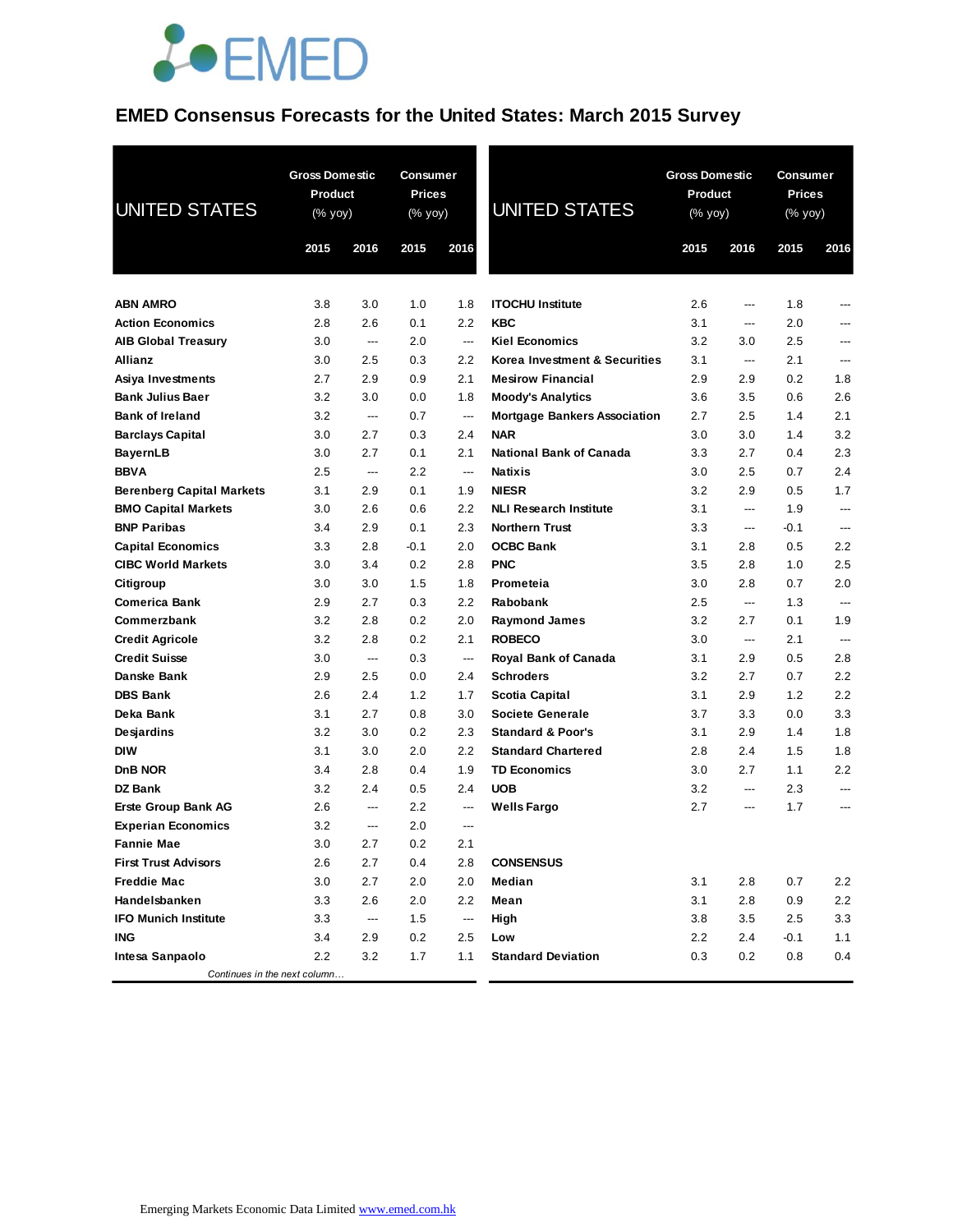

## **EMED Consensus Forecasts for the Euro Area: March 2015 Survey**

| <b>EURO AREA</b>                           | <b>Gross Domestic</b><br>Product<br>(% yoy) |                          | <b>Consumer</b><br><b>Prices</b><br>(% yoy) |                | <b>EURO AREA</b>              | <b>Gross Domestic</b><br>Product<br>(% yoy) |                | <b>Consumer</b><br><b>Prices</b><br>(% yoy) |                |
|--------------------------------------------|---------------------------------------------|--------------------------|---------------------------------------------|----------------|-------------------------------|---------------------------------------------|----------------|---------------------------------------------|----------------|
|                                            | 2015                                        | 2016                     | 2015                                        | 2016           |                               | 2015                                        | 2016           | 2015                                        | 2016           |
| <b>ABN AMRO</b>                            | 1.6                                         | 2.2                      | 0.2                                         | 1.5            | Intesa Sanpaolo               | 0.8                                         | 1.1            | 0.5                                         | 0.5            |
| <b>Action Economics</b>                    | 1.6                                         | $\overline{a}$           | 1.3                                         | ---            | <b>KBC</b>                    | 1.7                                         | ---            | 1.2                                         | ---            |
| <b>AIB Global Treasury</b>                 | 1.5                                         | $\overline{\phantom{a}}$ | 1.3                                         | ---            | <b>Kiel Economics</b>         | 1.5                                         | 1.9            | $-0.2$                                      | 1.0            |
| <b>Allianz</b>                             | 1.4                                         | 1.6                      | $-0.2$                                      | 1.3            | Korea Investment & Securities | 1.3                                         | $\overline{a}$ | 0.9                                         | ---            |
| Asiya Investments                          | 1.1                                         | 1.6                      | 0.4                                         | 1.2            | <b>Mizuho Securities</b>      | 1.3                                         | 1.5            | 0.9                                         |                |
| <b>Bank Julius Baer</b>                    | 1.5                                         | 1.8                      | 0.3                                         | 1.6            | Monte Dei Paschi Di Siena     | 1.0                                         | 1.5            | 0.2                                         | 1.3            |
| <b>Bank of Ireland</b>                     | 1.1                                         | ---                      | 0.1                                         | ---            | <b>Moody's Analytics</b>      | 1.3                                         | 1.8            | 0.2                                         | 1.1            |
| <b>Barclays Capital</b>                    | 1.3                                         | 1.5                      | 0.2                                         | 1.1            | <b>Natixis</b>                | 1.5                                         | 1.6            | 0.2                                         | 1.5            |
| <b>BayernLB</b>                            | 1.0                                         | 1.5                      | $-0.2$                                      | 0.9            | <b>NIESR</b>                  | 1.4                                         | 1.9            | $-0.4$                                      | 1.4            |
| <b>BBVA</b>                                | 1.9                                         | $\hspace{0.05cm} \ldots$ | 1.1                                         | ---            | <b>NLI Research Institute</b> | 1.2                                         | $\overline{a}$ | 1.0                                         | ---            |
| <b>Berenberg Capital Markets</b>           | 1.3                                         | 1.9                      | 0.0                                         | 1.1            | <b>OCBC Bank</b>              | 1.2                                         | 1.5            | $-0.1$                                      | 1.3            |
| <b>BMO Capital Markets</b>                 | 1.0                                         | 1.2                      | $-0.2$                                      | 1.1            | Prometeia                     | 1.4                                         | 1.6            | $-0.1$                                      | 1.4            |
| <b>BNP Paribas</b>                         | 1.5                                         | 1.8                      | $-0.5$                                      | 1.1            | Rabobank                      | 1.3                                         | ---            | 0.8                                         | ---            |
| <b>Capital Economics</b>                   | 1.0                                         | 1.0                      | $-0.5$                                      | 0.5            | <b>ROBECO</b>                 | 1.5                                         | ---            | 1.2                                         | ---            |
| Citigroup                                  | 1.5                                         | 1.9                      | 0.1                                         | 1.5            | Royal Bank of Canada          | 1.4                                         | 1.5            | 0.0                                         | 1.0            |
| Commerzbank                                | 1.2                                         | 1.3                      | $-0.1$                                      | 1.2            | <b>Schroders</b>              | 1.3                                         | 1.6            | 0.1                                         | 1.2            |
| <b>Credit Agricole</b>                     | 1.0                                         | 1.5                      | $-0.1$                                      | 1.1            | <b>Scotia Capital</b>         | 1.3                                         | 1.6            | 0.0                                         | 1.1            |
| <b>Credit Suisse</b>                       | 1.5                                         | 2.1                      | 0.7                                         | 1.2            | Societe Generale              | 1.1                                         | 1.5            | $-0.3$                                      | 1.1            |
| Danske Bank                                | 1.5                                         | 2.0                      | 0.1                                         | 1.5            | <b>Standard &amp; Poor's</b>  | 1.4                                         | ---            | 1.1                                         | $\overline{a}$ |
| <b>DBS Bank</b>                            | 0.9                                         | 1.2                      | 0.2                                         | 1.1            | <b>Standard Chartered</b>     | 1.5                                         | 2.1            | 0.2                                         | 1.7            |
| Deka Bank                                  | 1.2                                         | 1.7                      | 0.1                                         | 1.3            | <b>TD Economics</b>           | 0.9                                         | 1.4            | 0.7                                         | 1.2            |
| <b>DIW</b>                                 | 0.9                                         | 1.4                      | 0.4                                         | 0.9            | <b>UOB</b>                    | 1.1                                         | ---            | 0.8                                         | ---            |
| <b>DnB NOR</b>                             | 1.2                                         | 1.3                      | 0.1                                         | 0.8            | <b>Wells Fargo</b>            | 1.1                                         | ---            | 0.8                                         | ---            |
| DZ Bank                                    | 1.3                                         | 1.5                      | $-0.1$                                      | 0.9            |                               |                                             |                |                                             |                |
| <b>Erste Group Bank AG</b>                 | 1.0                                         | $\hspace{0.05cm} \ldots$ | 0.8                                         | $\overline{a}$ | <b>CONSENSUS</b>              |                                             |                |                                             |                |
| <b>ETLA</b>                                | 1.4                                         | 1.9                      | 0.3                                         | 1.3            | Median                        | 1.3                                         | 1.6            | 0.2                                         | 1.2            |
| <b>EUROFER</b>                             | 1.6                                         | $\hspace{0.05cm} \ldots$ | 1.3                                         | $\overline{a}$ | Mean                          | 1.3                                         | 1.6            | 0.4                                         | 1.2            |
| Handelsbanken                              | 1.4                                         | 1.5                      | 0.8                                         | 1.5            | High                          | 1.9                                         | 2.2            | 1.3                                         | 1.7            |
| <b>IFO Munich Institute</b>                | 1.3                                         | ---<br>1.7               | 0.9                                         | ---            | Low                           | 0.8                                         | 1.0            | $-0.5$                                      | 0.5            |
| <b>ING</b><br>Continues in the next column | 1.2                                         |                          | 0.2                                         | 1.4            | <b>Standard Deviation</b>     | 0.2                                         | 0.3            | 0.5                                         | 0.3            |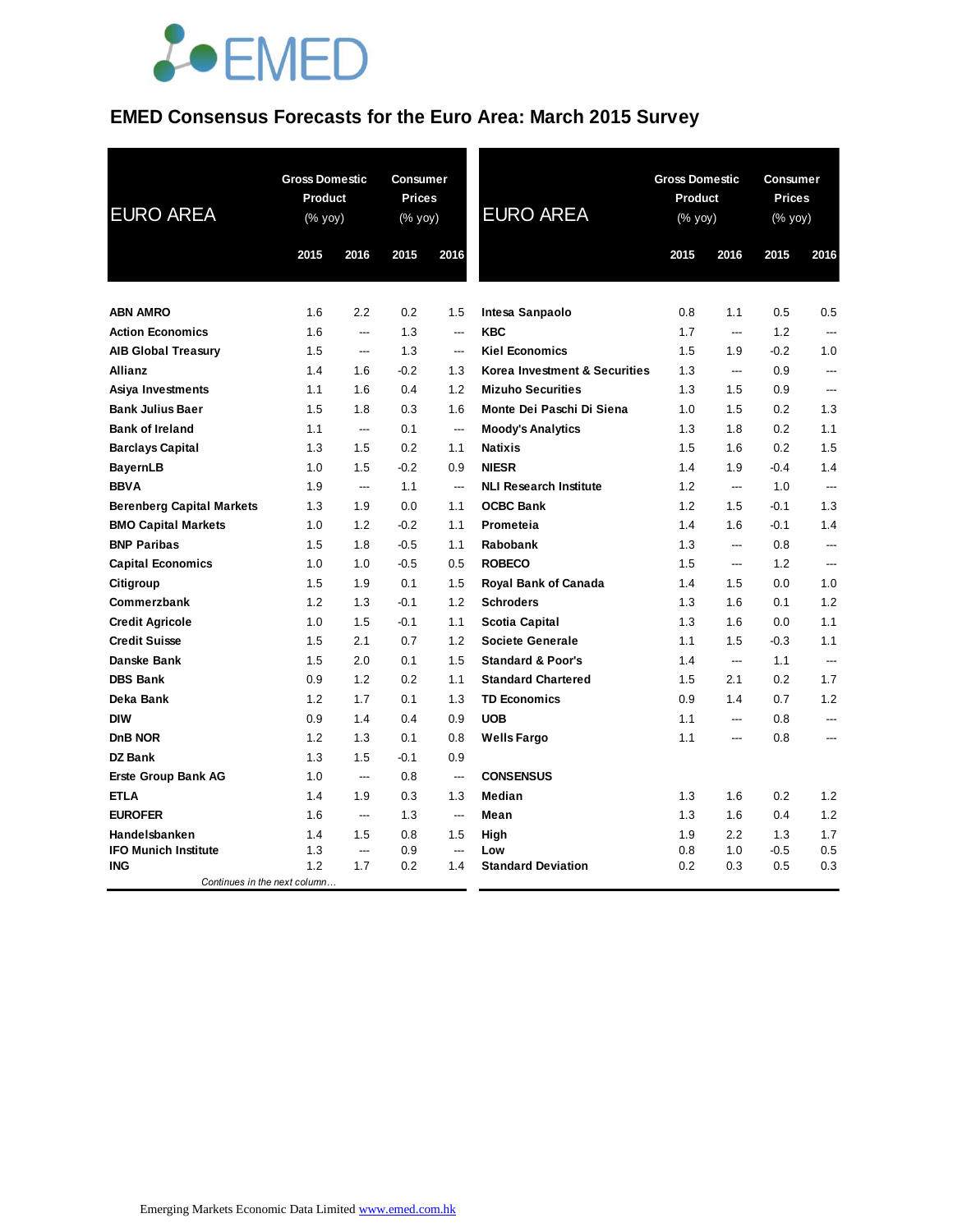# **JOEMED**

## **EMED Consensus Forecasts for Japan: March 2015 Survey**

| <b>JAPAN</b>                     | <b>Gross Domestic</b><br>Product<br>(% yoy) |                          | <b>Consumer</b><br><b>Prices</b><br>(% yoy) |                          | <b>JAPAN</b>                  | <b>Gross Domestic</b><br>Product<br>(% yoy) |                | <b>Consumer</b><br><b>Prices</b><br>(% yoy) |                |
|----------------------------------|---------------------------------------------|--------------------------|---------------------------------------------|--------------------------|-------------------------------|---------------------------------------------|----------------|---------------------------------------------|----------------|
|                                  | 2015                                        | 2016                     | 2015                                        | 2016                     |                               | 2015                                        | 2016           | 2015                                        | 2016           |
| <b>ABN AMRO</b>                  | 1.6                                         | 1.2                      | 1.0                                         | 1.4                      | <b>ITOCHU Institute</b>       | 1.2                                         | ---            | 2.0                                         | $---$          |
| <b>Action Economics</b>          | 1.3                                         | ---                      | 1.7                                         | ---                      | <b>JCER</b>                   | 1.5                                         | 1.3            | 0.2                                         | 1.1            |
| <b>AIB Global Treasury</b>       | 1.5                                         | ---                      | 1.7                                         | ---                      | <b>KBC</b>                    | 1.2                                         | ---            | 1.8                                         | ---            |
| Allianz                          | 1.2                                         | 1.2                      | 1.2                                         | 1.5                      | <b>Kiel Economics</b>         | 1.4                                         | 1.8            | 1.5                                         | ---            |
| Asiya Investments                | 0.8                                         | 0.8                      | 1.1                                         | 1.6                      | Korea Investment & Securities | 0.8                                         | $\overline{a}$ | 2.0                                         | ---            |
| <b>Bank Julius Baer</b>          | 0.8                                         | 1.5                      | 0.1                                         | 0.3                      | <b>Mizuho Securities</b>      | 2.1                                         | 1.9            | $-0.1$                                      | 1.3            |
| Bank of Tokyo-Mitsubishi UFJ     | 1.7                                         | $\hspace{0.05cm} \ldots$ | 0.8                                         | $\hspace{0.05cm} \ldots$ | <b>Moody's Analytics</b>      | 1.2                                         | 1.2            | 0.9                                         | 0.9            |
| <b>Barclays Capital</b>          | 1.0                                         | 1.6                      | 0.6                                         | 0.4                      | <b>Natixis</b>                | 1.3                                         | 1.4            | 1.0                                         | 1.3            |
| <b>BayernLB</b>                  | 1.2                                         | 1.7                      | 0.8                                         | 1.2                      | <b>NIESR</b>                  | 0.8                                         | 1.1            | 0.8                                         | 1.0            |
| <b>BBVA</b>                      | 1.3                                         | $\hspace{0.05cm} \ldots$ | 1.5                                         | ---                      | <b>NLI Research Institute</b> | 1.0                                         | ---            | 1.7                                         | ---            |
| <b>Berenberg Capital Markets</b> | 0.8                                         | 1.5                      | 0.8                                         | 0.9                      | <b>OCBC Bank</b>              | 1.0                                         | 1.4            | 1.0                                         | 1.5            |
| <b>BMO Capital Markets</b>       | 0.7                                         | 1.3                      | 0.8                                         | 0.4                      | Prometeia                     | 1.0                                         | 1.5            | 0.9                                         | 1.6            |
| <b>BNP Paribas</b>               | 0.4                                         | 0.8                      | 1.2                                         | 2.4                      | <b>Rabobank</b>               | 1.0                                         | ---            | 1.8                                         | ---            |
| <b>Capital Economics</b>         | 0.0                                         | 1.5                      | 1.0                                         | 1.0                      | <b>ROBECO</b>                 | 1.2                                         | ---            | 2.1                                         | ---            |
| Citigroup                        | 1.0                                         | 2.0                      | 0.7                                         | 1.2                      | <b>Royal Bank of Scotland</b> | 1.2                                         | $\overline{a}$ | 2.3                                         | ---            |
| Commerzbank                      | 0.8                                         | 1.3                      | 0.7                                         | 0.7                      | <b>Schroders</b>              | 1.5                                         | 2.2            | 0.6                                         | 1.3            |
| <b>Credit Agricole</b>           | 1.3                                         | 1.5                      | 1.5                                         | 1.2                      | Scotia Capital                | 0.6                                         | 1.1            | 1.2                                         | 1.6            |
| <b>Credit Suisse</b>             | 0.7                                         | $\overline{a}$           | 0.6                                         | ---                      | <b>Societe Generale</b>       | 1.6                                         | 2.1            | 0.8                                         | 1.2            |
| Daiwa Institute of Research      | 1.4                                         | $\overline{a}$           | 1.8                                         | $\overline{a}$           | <b>Standard &amp; Poor's</b>  | 1.3                                         | $\overline{a}$ | 1.3                                         |                |
| Danske Bank                      | 1.2                                         | 1.4                      | 1.1                                         | 1.6                      | <b>Standard Chartered</b>     | 1.8                                         | 1.6            | 0.5                                         | 1.4            |
| <b>DBS Bank</b>                  | 1.3                                         | 1.0                      | 1.0                                         | 0.8                      | <b>TD Economics</b>           | 0.9                                         | 1.0            | 1.4                                         | 1.1            |
| Deka Bank                        | 0.9                                         | 1.0                      | 1.2                                         | 1.6                      | <b>UOB</b>                    | 1.0                                         | ---            | 1.0                                         | ---            |
| <b>DIW</b>                       | 1.3                                         | 1.6                      | 0.8                                         | 0.3                      | <b>Wells Fargo</b>            | 1.2                                         | $---$          | 1.9                                         | $\overline{a}$ |
| DnB NOR                          | 1.0                                         | 1.5                      | 1.6                                         | 1.5                      |                               |                                             |                |                                             |                |
| <b>DZ Bank</b>                   | 1.5                                         | 2.0                      | 1.1                                         | 1.5                      | <b>CONSENSUS</b>              |                                             |                |                                             |                |
| <b>Erste Group Bank AG</b>       | 1.1                                         | ---                      | 1.7                                         | $\overline{\phantom{a}}$ | Median                        | 1.2                                         | 1.4            | 1.1                                         | 1.2            |
| <b>Experian Economics</b>        | 1.3                                         | $\overline{a}$           | 1.6                                         | ---                      | Mean                          | 1.1                                         | 1.4            | 1.2                                         | 1.2            |
| <b>IFO Munich Institute</b>      | 0.8                                         | $\hspace{0.05cm} \ldots$ | 2.1                                         | $\hspace{0.05cm} \ldots$ | High                          | 2.1                                         | 2.2            | 2.8                                         | 2.4            |
| <b>ING</b>                       | 0.7                                         | 1.3                      | 0.7                                         | 1.0                      | Low                           | 0.0                                         | 0.8            | $-0.1$                                      | 0.3            |
| Intesa Sanpaolo                  | 0.3                                         | 0.8                      | 2.8                                         | 1.4                      | <b>Standard Deviation</b>     | 0.4                                         | 0.4            | 0.6                                         | 0.4            |
| Continues in the next column     |                                             |                          |                                             |                          |                               |                                             |                |                                             |                |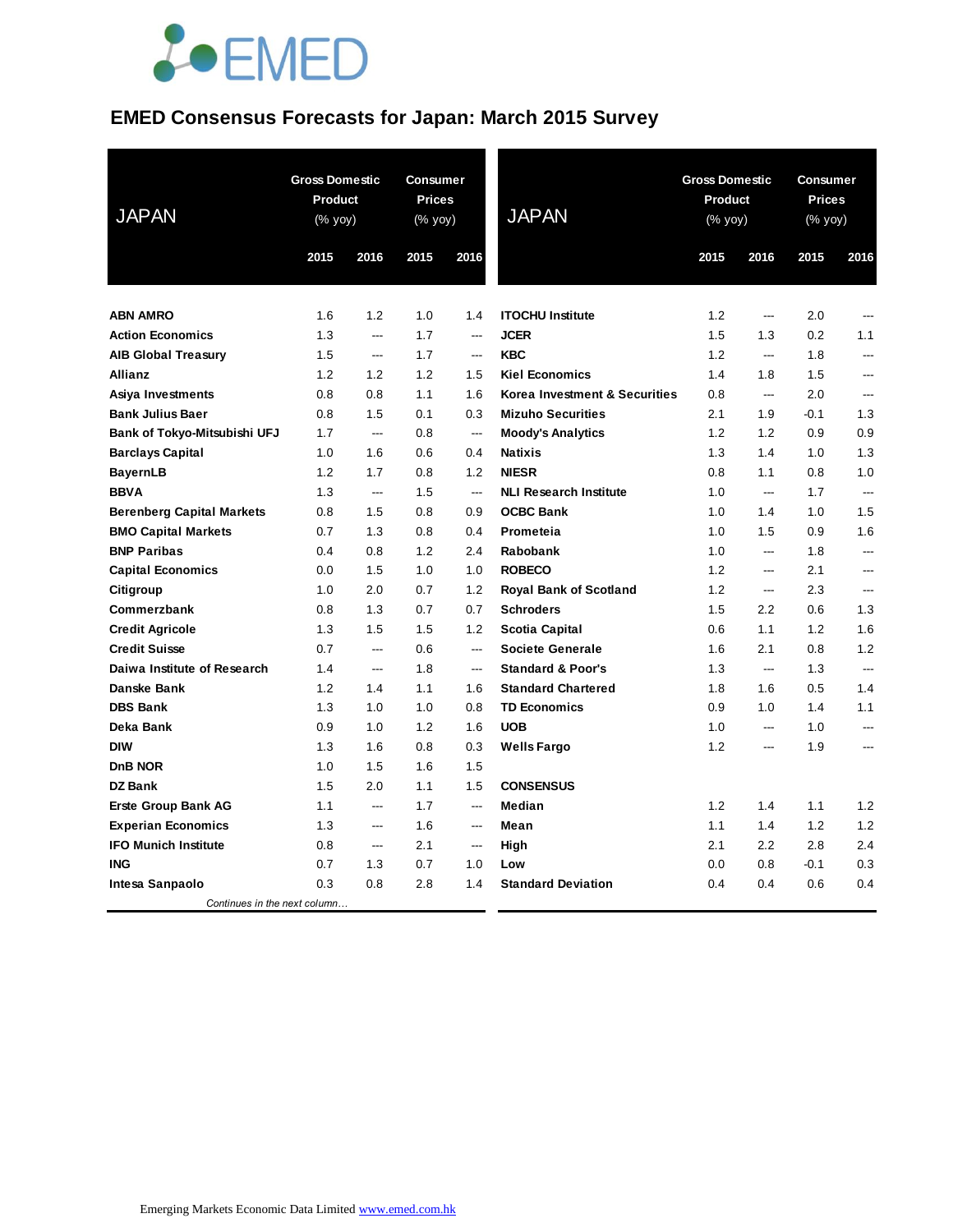

#### **EMED Consensus Forecasts for China: March 2015 Survey**

| <b>CHINA</b>                     | <b>Gross Domestic</b><br>Product<br>(% yoy)<br>2015<br>2016 |     | <b>Consumer</b><br><b>Prices</b><br>(% yoy)<br>2015<br>2016 |                          | <b>CHINA</b>                  | <b>Gross Domestic</b><br>Product<br>(% yoy)<br>2015<br>2016 |     | <b>Consumer</b><br><b>Prices</b><br>(% yoy)<br>2015<br>2016 |                |
|----------------------------------|-------------------------------------------------------------|-----|-------------------------------------------------------------|--------------------------|-------------------------------|-------------------------------------------------------------|-----|-------------------------------------------------------------|----------------|
|                                  |                                                             |     |                                                             |                          |                               |                                                             |     |                                                             |                |
|                                  |                                                             |     |                                                             |                          |                               |                                                             |     |                                                             |                |
| <b>ABN AMRO</b>                  | 7.0                                                         | 7.0 | 2.0                                                         | 2.5                      | <b>ING</b>                    | 7.0                                                         | 7.0 | 1.0                                                         | 1.0            |
| <b>Action Economics</b>          | 7.4                                                         | --- | 3.1                                                         | $\overline{\phantom{a}}$ | Intesa Sanpaolo               | 7.1                                                         | 6.7 | 2.5                                                         | 3.2            |
| <b>Allianz</b>                   | 7.0                                                         | 6.7 | 2.3                                                         | 2.7                      | <b>KBC</b>                    | 7.0                                                         | --- | 3.0                                                         | ---            |
| Asiya Investments                | 6.8                                                         | 6.5 | 1.9                                                         | 2.3                      | <b>Kiel Economics</b>         | 7.1                                                         | 7.1 | 2.8                                                         | ---            |
| <b>Bank Julius Baer</b>          | 6.9                                                         | 6.5 | 1.8                                                         | 2.5                      | Korea Investment & Securities | 7.1                                                         | --- | 2.5                                                         | $\overline{a}$ |
| <b>Bank of East Asia</b>         | 7.0                                                         | 7.0 | 1.5                                                         | 2.3                      | <b>Moody's Analytics</b>      | 7.0                                                         | 6.8 | 1.7                                                         | 3.1            |
| <b>Barclays Capital</b>          | 6.8                                                         | 6.6 | 1.2                                                         | 1.6                      | <b>Natixis</b>                | 7.0                                                         | 6.9 | 1.7                                                         | 2.4            |
| <b>BayernLB</b>                  | 7.0                                                         | 6.8 | 2.5                                                         | 3.0                      | <b>NIESR</b>                  | 7.0                                                         | 6.9 | 1.4                                                         | 1.4            |
| <b>BBVA</b>                      | 7.0                                                         | --- | 3.3                                                         | ---                      | <b>NLI Research Institute</b> | 7.2                                                         | --- | 3.1                                                         | ---            |
| <b>Berenberg Capital Markets</b> | 7.0                                                         | 6.7 | 1.3                                                         | 2.5                      | <b>OCBC Bank</b>              | 7.0                                                         | 6.8 | 1.3                                                         | 2.5            |
| <b>BMO Capital Markets</b>       | 7.2                                                         | 6.9 | 1.4                                                         | 1.7                      | <b>ROBECO</b>                 | 7.2                                                         | --- | 3.0                                                         | ---            |
| <b>BNP Paribas</b>               | 6.8                                                         | 6.5 | 1.9                                                         | 2.6                      | <b>Royal Bank of Scotland</b> | 7.0                                                         | --- | 1.7                                                         | ---            |
| <b>Capital Economics</b>         | 7.0                                                         | 6.5 | 1.0                                                         | 2.0                      | <b>Schroders</b>              | 6.8                                                         | 6.5 | 1.7                                                         | 2.0            |
| Citigroup                        | 6.9                                                         | 6.7 | 1.5                                                         | 1.9                      | Scotia Capital                | 7.0                                                         | 6.5 | 1.6                                                         | 2.5            |
| Commerzbank                      | 6.5                                                         | 6.5 | 2.0                                                         | 2.0                      | <b>Societe Generale</b>       | 6.8                                                         | 6.6 | 1.7                                                         | 2.6            |
| <b>Credit Agricole</b>           | 7.1                                                         | 6.9 | 2.4                                                         | 2.8                      | <b>Standard &amp; Poor's</b>  | 7.1                                                         | --- | 2.1                                                         | ---            |
| <b>Credit Suisse</b>             | 6.8                                                         | 7.0 | 1.6                                                         | 2.2                      | <b>Standard Chartered</b>     | 7.1                                                         | 7.0 | 2.0                                                         | 2.5            |
| Daiwa Institute of Research      | 6.9                                                         | 6.5 | 1.5                                                         | 1.0                      | <b>UOB</b>                    | 7.2                                                         | --- | 2.1                                                         | ---            |
| Danske Bank                      | 7.2                                                         | 6.8 | 2.2                                                         | 2.7                      | <b>Wells Fargo</b>            | 6.8                                                         | --- | 2.1                                                         | ---            |
| <b>DBS Bank</b>                  | 7.0                                                         | 6.8 | 1.8                                                         | 2.2                      |                               |                                                             |     |                                                             |                |
| Deka Bank                        | 7.1                                                         | 7.0 | 1.5                                                         | 2.7                      |                               |                                                             |     |                                                             |                |
| <b>DIW</b>                       | 7.2                                                         | 7.2 | 1.4                                                         | 2.7                      |                               |                                                             |     |                                                             |                |
| <b>DnB NOR</b>                   | 7.1                                                         | 6.7 | 1.9                                                         | 2.8                      | <b>CONSENSUS</b>              |                                                             |     |                                                             |                |
| <b>DZ Bank</b>                   | 7.2                                                         | 6.8 | 1.6                                                         | 2.7                      | <b>Median</b>                 | 7.0                                                         | 6.8 | 1.9                                                         | 2.5            |
| <b>Erste Group Bank AG</b>       | 7.1                                                         | --- | 3.0                                                         | $\overline{\phantom{a}}$ | Mean                          | 7.0                                                         | 6.8 | 2.0                                                         | 2.3            |
| <b>Experian Economics</b>        | 7.5                                                         | --- | 3.3                                                         | $\overline{\phantom{a}}$ | High                          | 7.5                                                         | 7.2 | 3.3                                                         | 3.2            |
| <b>ICBC</b> International        | 7.3                                                         | 7.1 | 1.8                                                         | 2.5                      | Low                           | 6.5                                                         | 6.5 | 1.0                                                         | 1.0            |
| <b>IFO Munich Institute</b>      | 7.1                                                         | --- | 2.4                                                         |                          | <b>Standard Deviation</b>     | 0.2                                                         | 0.2 | 0.6                                                         | 0.5            |
| Continues in the next column     |                                                             |     |                                                             |                          |                               |                                                             |     |                                                             |                |